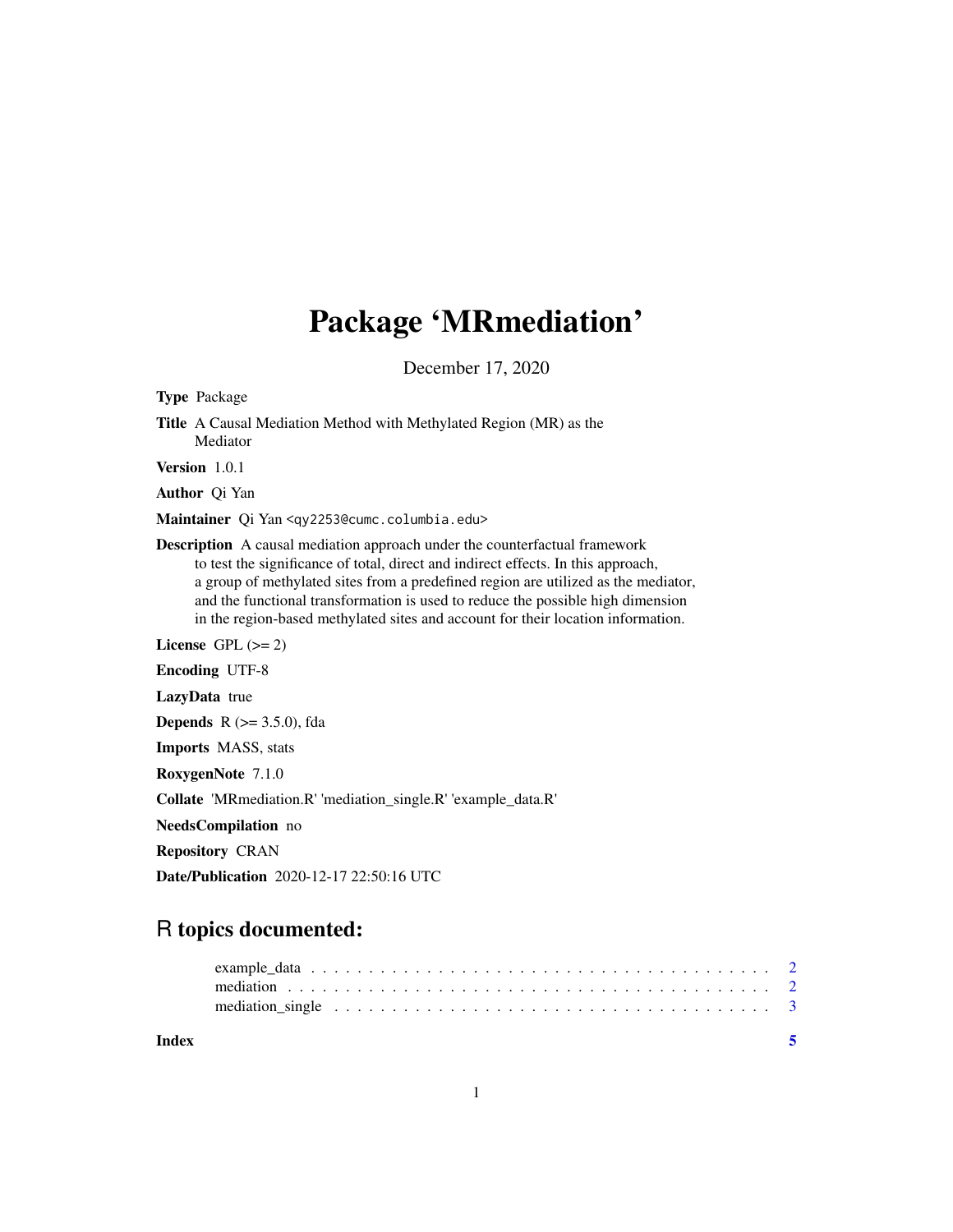<span id="page-1-0"></span>

#### Description

- data. phenotype file. 1st column is ID, 2nd column is continuous outcome, 3rd column is binary outcome, 4th column is exposure, 5th column is age, 6th column is gender, 7th-last columns are CpGs
- pos. CpG locations from the defined region and they are from the same chromosome.

#### Usage

data(example\_data)

mediation *A causal mediation method with methylated region as the mediator*

#### Description

A causal mediation method with methylated region as the mediator

#### Usage

```
mediation(
  pheno,
  predictor,
  region,
 pos,
  order,
  gbasis,
  covariate,
  base = "bspline",
  family = "gaussian"
)
```
#### Arguments

| pheno     | A vector of continuous or binary phenotypes (class: numeric).                                                |
|-----------|--------------------------------------------------------------------------------------------------------------|
| predictor | A vector of values for the exposure variable (class: numeric).                                               |
| region    | A matrix of CpGs in a region. Each column is a CpG (class: data.frame).                                      |
| pos       | A vector of CpG locations from the defined region and they are from the same<br>chromosome (class: integer). |
| order     | A value for the order of bspline basis. 1: constant, 2: linear, 3: quadratic and 4:<br>cubic.                |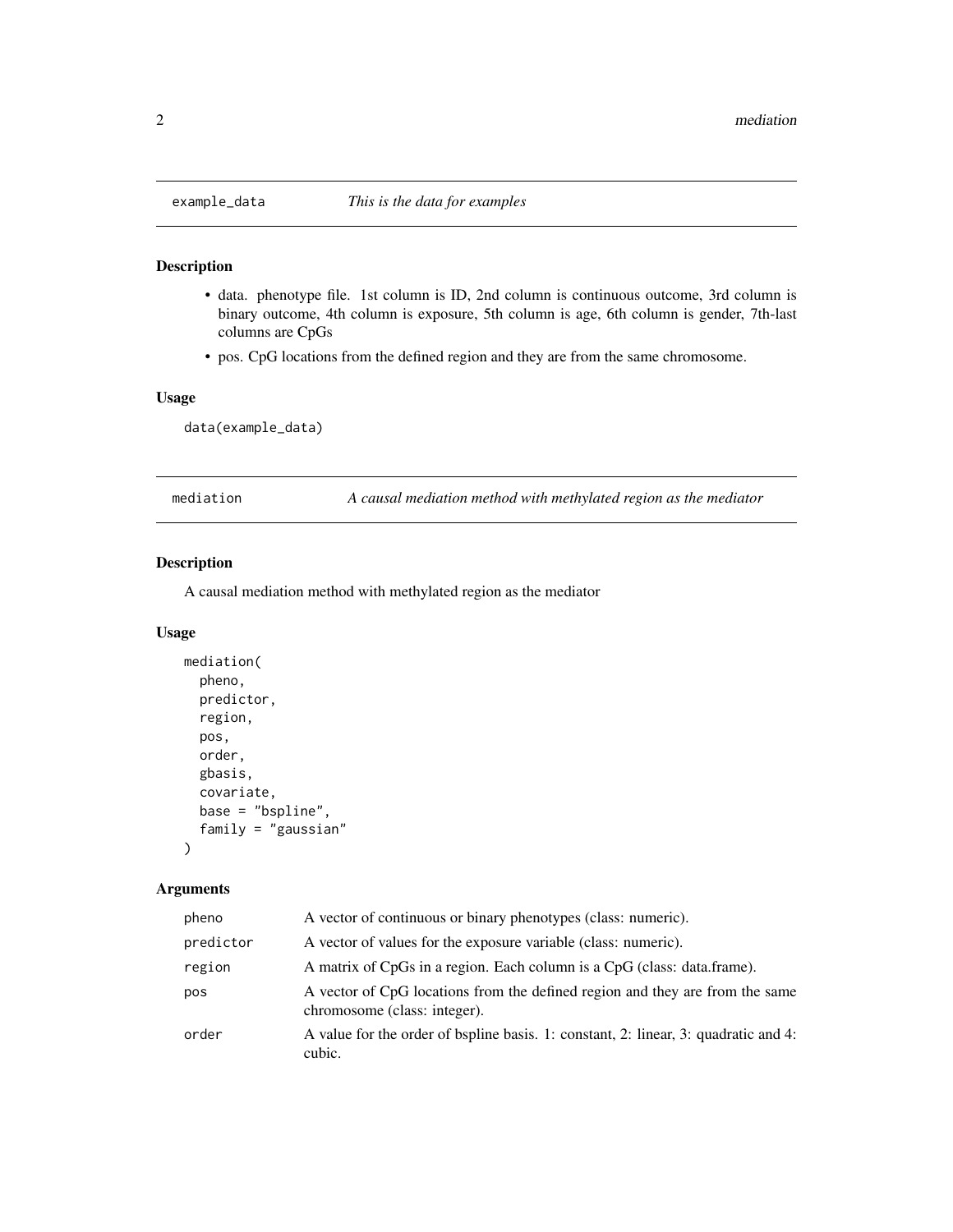#### <span id="page-2-0"></span>mediation\_single 3

| gbasis    | A value for the number of basis being used for functional transformation on<br>CpGs. |
|-----------|--------------------------------------------------------------------------------------|
| covariate | A matrix of covariates. Each column is a covariate (class: data.frame).              |
| base      | "bspline" for B-spline basis or "fspline" for Fourier basis.                         |
| family    | "gaussian" for continuous outcome or "binomial" for binary outcome.                  |

#### Value

- 1. pval\$TE: total effect (TE) p-value
- 2. pval\$DE: direct effect (DE) p-value
- 3. pval\$IE: indirect effect (IE) p-value
- 4. pval\_MX: p-value for the association between methylation and exposure

#### Examples

```
################
### Examples ###
################
data("example_data")
predictor = data$exposure
region = data[, 7:dim(data)[2]]covariates = subset(data, select=c("age","gender"))
# binary outcome
pheno_bin = data$pheno_bin
mediation(pheno_bin, predictor, region, pos, covariate=covariates, order=4,
gbasis=4, base="bspline", family="binomial")
# continuous outcome
pheno_con = data$pheno_con
mediation(pheno_con, predictor, region, pos, covariate=covariates, order=4,
gbasis=4, base="bspline", family="gaussian")
```
mediation\_single *A causal mediation method with a single CpG site as the mediator*

#### Description

A causal mediation method with a single CpG site as the mediator

#### Usage

```
mediation_single(pheno, predictor, cpg, covariate, family = "gaussian")
```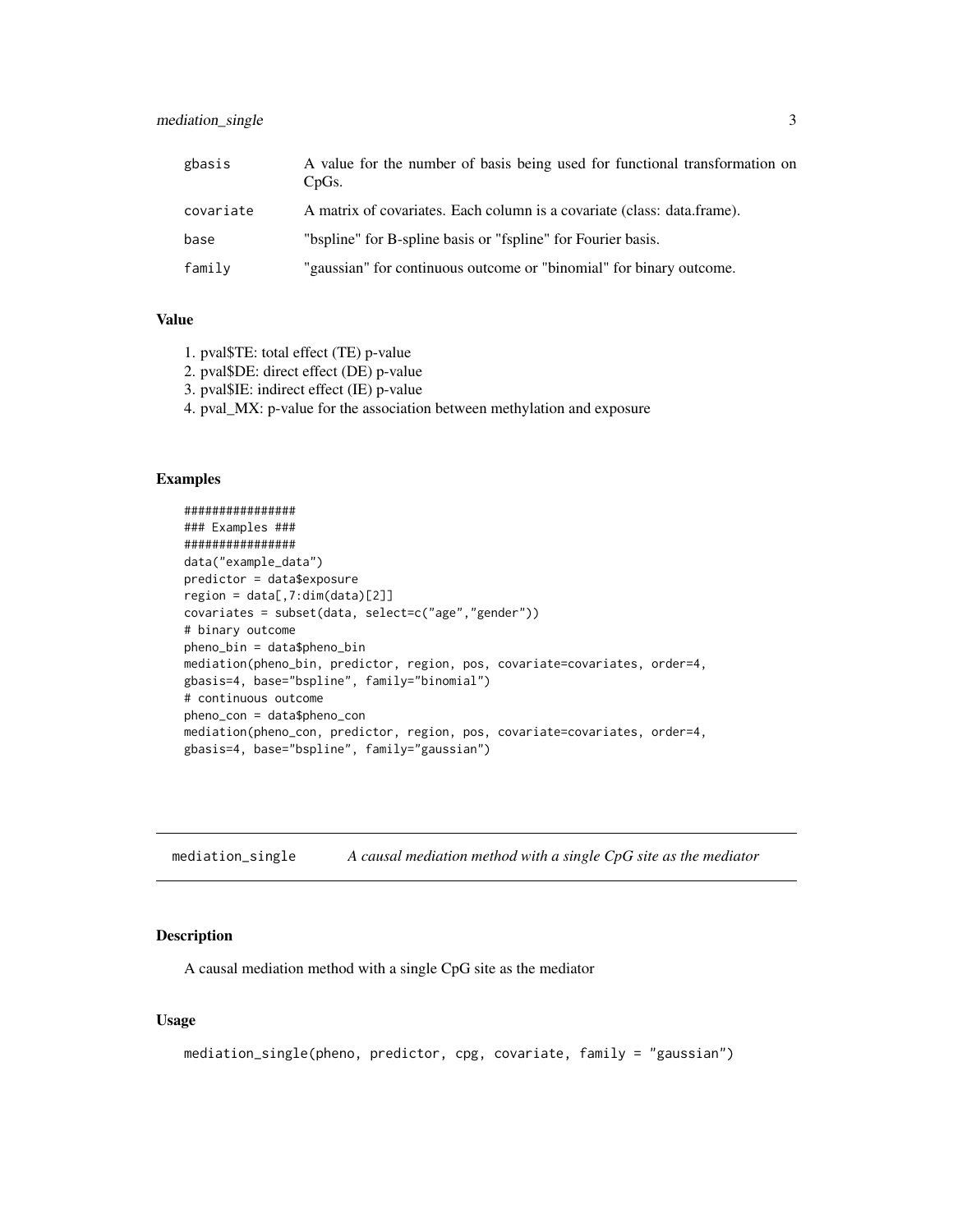#### Arguments

| pheno     | A vector of continuous or binary phenotypes (class: numeric).           |
|-----------|-------------------------------------------------------------------------|
| predictor | A vector of values for the exposure variable (class: numeric).          |
| cpg       | A vector of a CpG (class: numeric).                                     |
| covariate | A matrix of covariates. Each column is a covariate (class: data.frame). |
| family    | "gaussian" for continuous outcome or "binomial" for binary outcome.     |

#### Value

- 1. pval\$TE: total effect (TE) p-value
- 2. pval\$DE: direct effect (DE) p-value
- 3. pval\$IE: indirect effect (IE) p-value
- 4. pval\_MX: p-value for the association between methylation and exposure

#### Examples

```
################
### Examples ###
################
data("example_data")
predictor = data$exposure
cpg = data[, 9] #any number in c(7:dim(data)[2])covariates = subset(data, select=c("age","gender"))
# binary outcome
pheno_bin = data$pheno_bin
mediation_single(pheno_bin, predictor, cpg, covariate=covariates, family="binomial")
# continuous outcome
pheno_con = data$pheno_con
mediation_single(pheno_con, predictor, cpg, covariate=covariates, family="gaussian")
```